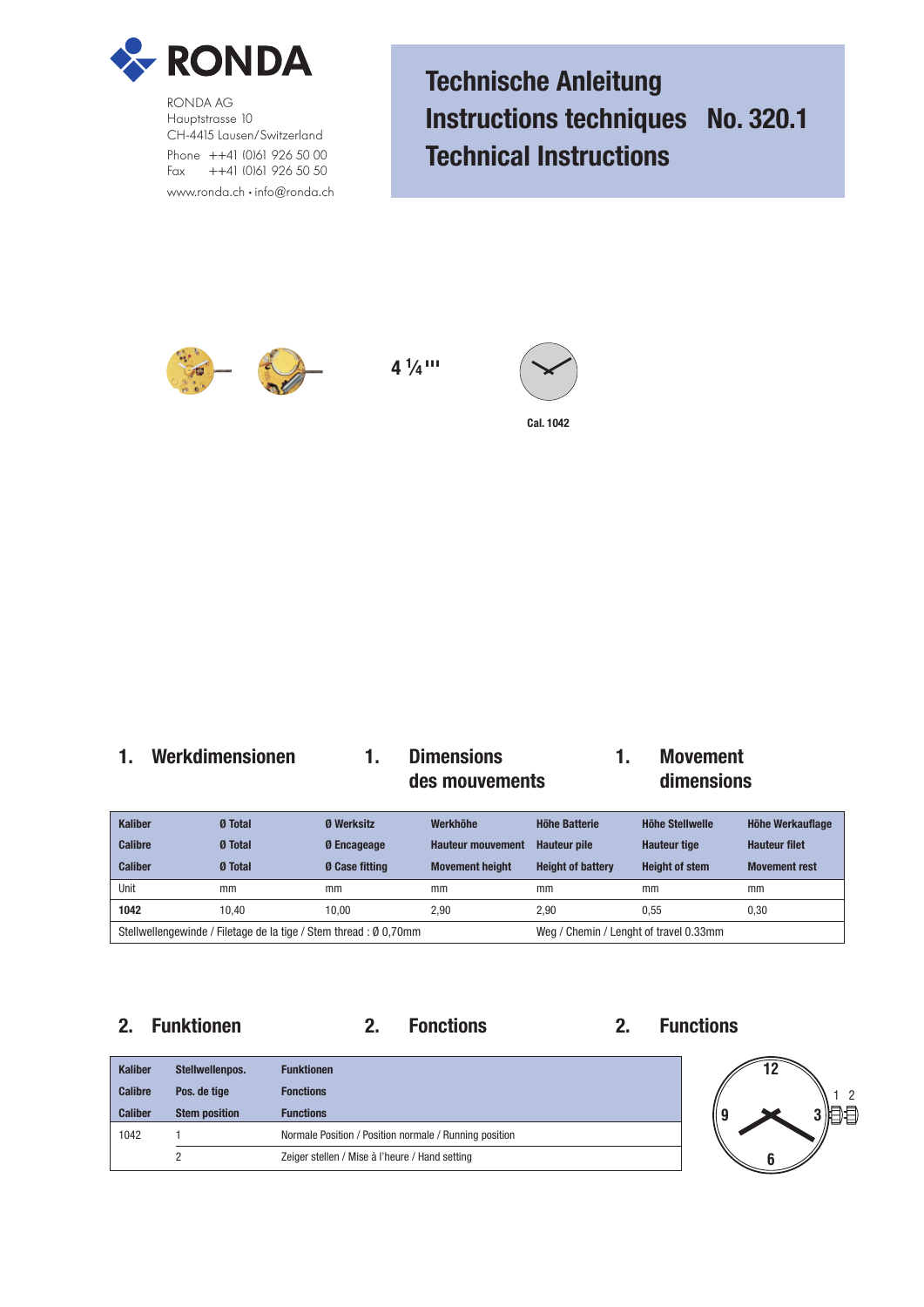# Werkaufbau **Assemblage** Assembling

**⁄4 ''' 1042**

 **4 1 ⁄4 ''' 1042 4 1**  $4000.299$ 3601.101.G.M01 3600.027 3603.178  $\frac{1}{2}$  4000.279 (2x) SO O.  $\widetilde{C}$ 60 R 2130.135.G.Mo1 286.CO ।<br>3122.055.CO  $\rightarrow$ 3147.045.CO  $\frac{1}{4000.302}$ Ľ  $\sum$  3017.048 3715.086.RK  $\left( \epsilon \right)$ 3622.037 301 - 1<br>301 - 1 2130.134 D  $\overline{17.051}$   $\overline{0}$ 。<br>3000.176 3007.051.CO 3001.038 ,<br>2000.620.G

Dünnflüssiges Oel Moebius 9030 Fett Moebius, Microgliss D5

| 3315.011<br>Cd                          |
|-----------------------------------------|
| 3301.240                                |
| Θ<br>$\ddot{\phantom{0}}$<br>2000.620.G |

| Plan No.       | <b>Bestandteile</b>  | <b>Fournitures</b>     | <b>Spare Parts</b>        |  |
|----------------|----------------------|------------------------|---------------------------|--|
| 2000.620.G     | Werkplatte           | Platine                | Main plate                |  |
| 2020.156       | Räderwerkbrücke      | Pont rouage            | Train w. bridge           |  |
| 2130.134       | Zeigerw.haltepl.     | Plaque maintien        | Maintaining plate         |  |
| 2130.135.G.M01 | Modul Abdeckpl.      | Couvre module          | Module cover pl.          |  |
| 3000.176       | Stellwelle           | Tige                   | Stem                      |  |
| 3001.038       | Kupplungstrieb       | Pignon coulant         | Sliding pinion            |  |
| 3007.051.CO    | Wechselrad           | Minuterie              | Minute wheel              |  |
| 3015.065       | Wippe                | Bascule                | Yoke                      |  |
| 3017.048       | Stellhebel           | Tirette                | Setting lever             |  |
| 3122.055.CO    | Kleinbodenrad        | Roue moyenne           | Third wheel               |  |
| 3147.045.CO    | Zwischenrad          | Roue intermed.         | Intermed. wheel           |  |
| 3305.286.CO    | Minutenrohr          | Chaussée               | Cannon pinion             |  |
| 3600.027       | <b>Batterie</b>      | Pile                   | Battery                   |  |
| 3601.101.G.M01 | Batteriehalter $(+)$ | Bride pile $(+)$       | Battery clamp $(+)$       |  |
| 3603.178       | Batt. Isolation      | Isolateur pile         | <b>Battery insulation</b> |  |
| $\star$        | Modul                | Module                 | Module                    |  |
| 3621.048.RK    | Spule                | <b>Bobine</b>          | Coil                      |  |
| 3622.037       | Stator               | <b>Stator</b>          | <b>Stator</b>             |  |
| 3715.086.RK    | Rotor                | Rotor                  | Rotor                     |  |
| 3905.047       | Winkelhelbelfeder    | <b>Ressort tirette</b> | Setting lever spr.        |  |
| 4000.278       | Schraube             | Vis                    | Screw                     |  |
| 4000.279       | Schraube             | Vis                    | Screw                     |  |
| 4000.299       | Schraube             | Vis                    | Screw                     |  |
| 4000.302       | Schraube             | Vis                    | <b>Screw</b>              |  |
| 4000.303       | Schraube             | Vis                    | <b>Screw</b>              |  |

| Cal. 1042            | Zifferblattseite / Côté cadran / Dial side |                    |                      |  |  |  |  |
|----------------------|--------------------------------------------|--------------------|----------------------|--|--|--|--|
| Plan No.             | <b>Bestandteile</b>                        | <b>Fournitures</b> | <b>Spare Parts</b>   |  |  |  |  |
| 3301.240<br>3315.011 | Stundenrad<br>Spreizfeder                  | Canon<br>Clinguant | Hour wheel<br>Washer |  |  |  |  |

| *<br>Modul (alt)       | *<br>Modul (neu)         |
|------------------------|--------------------------|
| <b>Module (vielle)</b> | <b>Module (nouvelle)</b> |
| Module (old)           | Module (new)             |
| 3612.135               | 3612.157                 |
|                        | grün<br>vert<br>green    |

## **Batterien / Piles / Batteries**

| 1042 | Nr. 335  | SR 512 SW   |
|------|----------|-------------|
|      | Dim.ØxH: | 5.80 x 1.25 |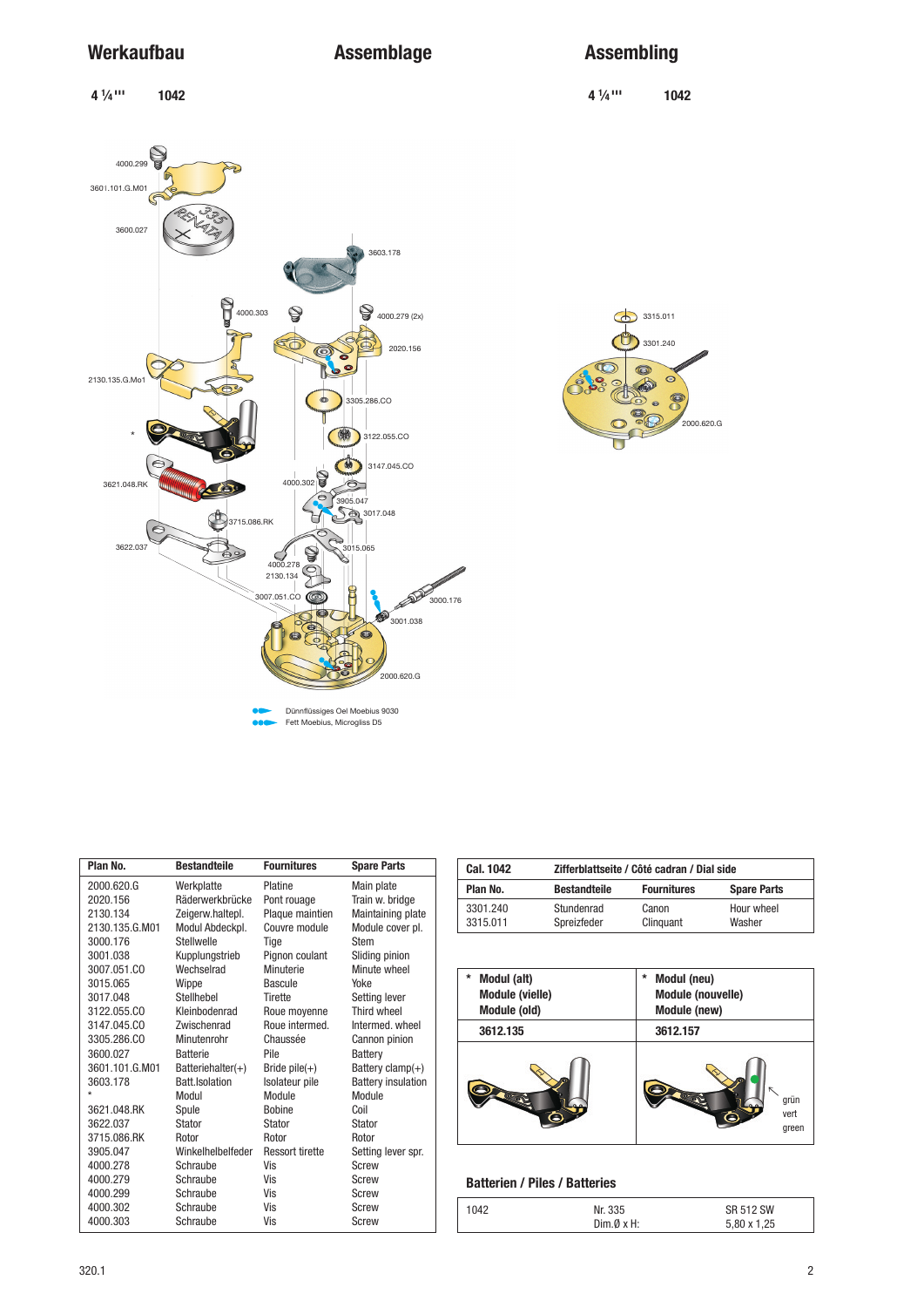# **3. Leistungen 3. Performances 3. Performances**

| <b>Kaliber</b><br><b>Calibre</b><br><b>Caliber</b>                            | <b>Bedingungen</b><br><b>Conditions</b><br><b>Conditions</b> |                    | <b>Stromaufnahme</b><br><b>Momentaner Gang</b><br>March instantanée<br><b>Consommation courant</b><br>Instantaneous rate<br><b>Power consumption</b> |            |           | <b>Drehmoment</b><br><b>Couple utile</b><br><b>Torque</b> | Gangreserve<br><b>Autonomie</b><br><b>Autonomy</b> |
|-------------------------------------------------------------------------------|--------------------------------------------------------------|--------------------|------------------------------------------------------------------------------------------------------------------------------------------------------|------------|-----------|-----------------------------------------------------------|----------------------------------------------------|
| 1042                                                                          | Einheit / Unité / Unit                                       |                    | Mi (s/month)                                                                                                                                         | $I(\mu A)$ |           | $T(\mu Nm)$                                               | A (Monat/mois/month)                               |
|                                                                               | Typ. Wert / Valeur / value                                   |                    |                                                                                                                                                      |            |           | min.                                                      |                                                    |
| * Modul                                                                       | 1.55V                                                        | $23^{\circ}$ C     | $-10/+20$                                                                                                                                            | 0.31       | < 0.35    | 17,1                                                      | 24                                                 |
| 3612.135                                                                      | Batt./ Pile                                                  | 5,5 mAh            |                                                                                                                                                      |            |           |                                                           |                                                    |
| * Modul                                                                       | 1.55V                                                        | $23^{\circ}$ C     | $-10/+20$                                                                                                                                            | 0,21       | < 0.30    | 14,0                                                      | 36                                                 |
| 3612.157                                                                      | Batt./ Pile                                                  | $5.5 \text{ mA}$ h |                                                                                                                                                      |            |           |                                                           |                                                    |
| Magnetfeldabschirmung / Résist. aux champs magn. / Resist. to magnetic fields |                                                              |                    |                                                                                                                                                      |            |           | 1500 A/M                                                  |                                                    |
| Betriebstemperatur / Température d'opération / Operating temperature          |                                                              |                    |                                                                                                                                                      |            | $0-50$ °C |                                                           | Norm $\epsilon$                                    |
| Schockresistenz / Résistance aux chocs/ Shock resistance                      |                                                              |                    |                                                                                                                                                      |            |           |                                                           |                                                    |

- **4. Elektr. Messungen 4. Contrôles électriques 4. Electrical checking**
	-







| <b>Kaliber</b>   | Pos.    | <b>Einheit</b>      | <b>Messwerte</b>        | <b>Kontrolle</b>                            | <b>Bemerkungen</b>                               |  |
|------------------|---------|---------------------|-------------------------|---------------------------------------------|--------------------------------------------------|--|
| <b>Calibre</b>   | Pos.    | <b>Unité</b>        | <b>Valeurs mesurées</b> | <b>Contrôle</b>                             | <b>Remarques</b>                                 |  |
| <b>Caliber</b>   | Pos.    | <b>Unit</b>         | <b>Measured values</b>  | <b>Check</b>                                | <b>Remarks</b>                                   |  |
|                  |         |                     |                         | Batterie-Spannung                           | Batterie herausnehmen und messen                 |  |
| 1042             | 1       | V                   | 1,55                    | Tension de la pile                          | Enlever et mesurer la pile                       |  |
|                  |         |                     |                         | <b>Battery voltage</b>                      | Remove battery for measuring                     |  |
| 1042             |         |                     |                         | Stromverbrauch ** (Puls Periode 20 Sek.)    | Ohne Batterie, mit externer Speisung 1,55 V      |  |
| * Modul 3612.135 | 2       | uA                  | 0.31 < 0.35             | Consom. de courant ** (impulsions 20 sec.)  | Sans pile, avec alimentation externe de 1,55 V   |  |
|                  |         | **by pulses $<$ 3.5 |                         | Power consumption ** (pulse period 20 sec.) | Without battery, with ext. power supply 1,55 V   |  |
| 1042             |         |                     |                         | Stromverbrauch ** (Puls Periode 20 Sek.)    | Ohne Batterie, mit externer Speisung 1,55 V      |  |
| * Modul 3612.157 | 2       | μA                  | 0,20 < 0,30             | Consom. de courant ** (impulsions 20 sec.)  | Sans pile, avec alimentation externe de 1,55 V   |  |
|                  |         | **by pulses $<$ 3,5 |                         | Power consumption ** (pulse period 20 sec.) | Without battery, with ext. power supply 1,55 V   |  |
|                  |         |                     |                         | Funktionskontrolle bei Minimalspannung      | Ohne Batterie, mit externer Speisung             |  |
| 1042             | 2       | V                   | $\leq$ 1,30 V           | Contrôle de fonctionnement à tension min.   | Sans pile, alimentation externe en               |  |
|                  |         |                     |                         | Operation with lowest possible voltage      | Without battery, with external power supply      |  |
|                  |         |                     |                         | Spulenwiderstand                            | Ohne Batterie                                    |  |
| 1042             | 3       | KΩ                  | 1,90                    | Résistance de la bobine                     | Sans pile                                        |  |
|                  |         |                     |                         | Coil resistance                             | Without battery                                  |  |
|                  |         |                     |                         | Spulenisolation                             | <b>Ohne Batterie</b>                             |  |
| 1042             | $4.1 +$ | KΩ                  | $\infty$                | Isolation de la bobine                      | Sans pile                                        |  |
|                  | 4.2     |                     |                         | Coil insulation                             | Without battery                                  |  |
|                  |         | Sek. / Monat        |                         |                                             | Induktivsonde 60 Sekunden<br><b>Mit Batterie</b> |  |
| 1042             |         | sec. / mois         |                         | $-10/+20$                                   | Senseur inductif 60 secondes<br>Avec pile        |  |
|                  |         | sec. / month        |                         |                                             | Inductive sensor 60 seconds<br>With battery      |  |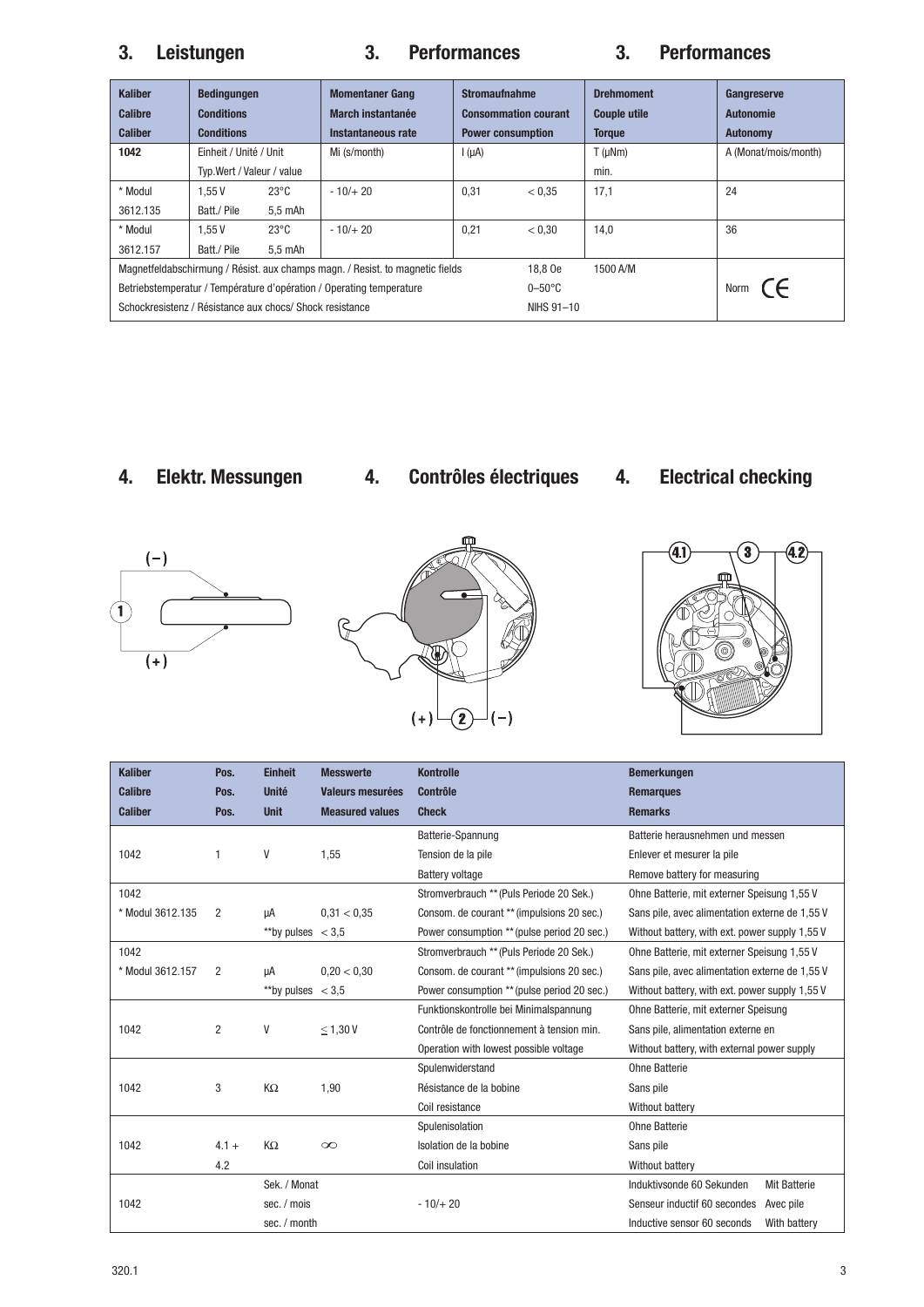# **5. Zeigerwerk 5. Aiguillage 5. Dial-train**

| <b>Zeigerwerk</b><br>Aiguillage<br><b>Height of</b><br>dial train | Einzelteil-Höhe | Hauteur de la pièce ind.<br><b>Height of individ. piece</b> | mm<br>mm<br>mm |      | Höhe ab Zifferblattauflage mm<br>Dépassement platine<br><b>Height from base</b> | mm<br>mm |      | <b>Ø Zeigeranpassung</b><br><b>Ø Ajustement des aiguilles mm</b><br><b>Ø Adiustment of hands</b> | mm<br>mm | <b>Zifferblattdicke</b><br>Epaisseur du cadran<br><b>Dial thickness</b> | mm<br>mm<br>mm |
|-------------------------------------------------------------------|-----------------|-------------------------------------------------------------|----------------|------|---------------------------------------------------------------------------------|----------|------|--------------------------------------------------------------------------------------------------|----------|-------------------------------------------------------------------------|----------------|
| 1042                                                              | A               | B                                                           |                |      |                                                                                 |          | н    |                                                                                                  |          |                                                                         |                |
| $\bf{0}$                                                          | 2,09            | 0,83                                                        |                | 0.98 | 0.60                                                                            |          | 0.80 | 0.40                                                                                             |          | 0,30                                                                    |                |
|                                                                   | 2.29            | .03                                                         |                | 1.18 | 0.80                                                                            |          | 0.80 | 0.40                                                                                             |          | 0.40                                                                    |                |



Für Einzelheiten verlangen Sie bitte die entsprechenden Zeigerwerkpläne!

Pour plus de détails demandez nos plans d'aiguillage!

For more detailed information please ask for the corresponding hand plans!

## **6. Einschalen / Werkzeuge 6. Emboîtage / outils 6. Casing / tools**



### **Zeigersetzen**

Maximale Aufpresskraft: – Stunden und Minutenzeiger: max. 40N Beim Zeigersetzen muss das Werk abgestützt werden.

## **Poser les aiguilles**

Force de chassage maximale: – Aiguilles des heure et des minutes: max. 40N Lors de la pose d'aiguilles, le mouvement doit être soutenu.

## **Hand setting**

Maximal force: – Hour and minute hands: max. 40N The movement needs to be supported for hand setting.



## **Stellwelle entfernen**

Beim Entfernen der Stellwelle muss sich die Stellwelle in Position 1 (gedrückt) befinden, bevor auf den Winkelhebel gedrückt wird.

## **Enlever la tige**

En enlevant la tige, la tige doit se trouver en position 1 (poussée), avant de pousser sur la tirette.

### **Stem removal**

For removal of the stem, the stem must be pushed into position 1 (pressed in) prior to apply pressure to the setting lever.